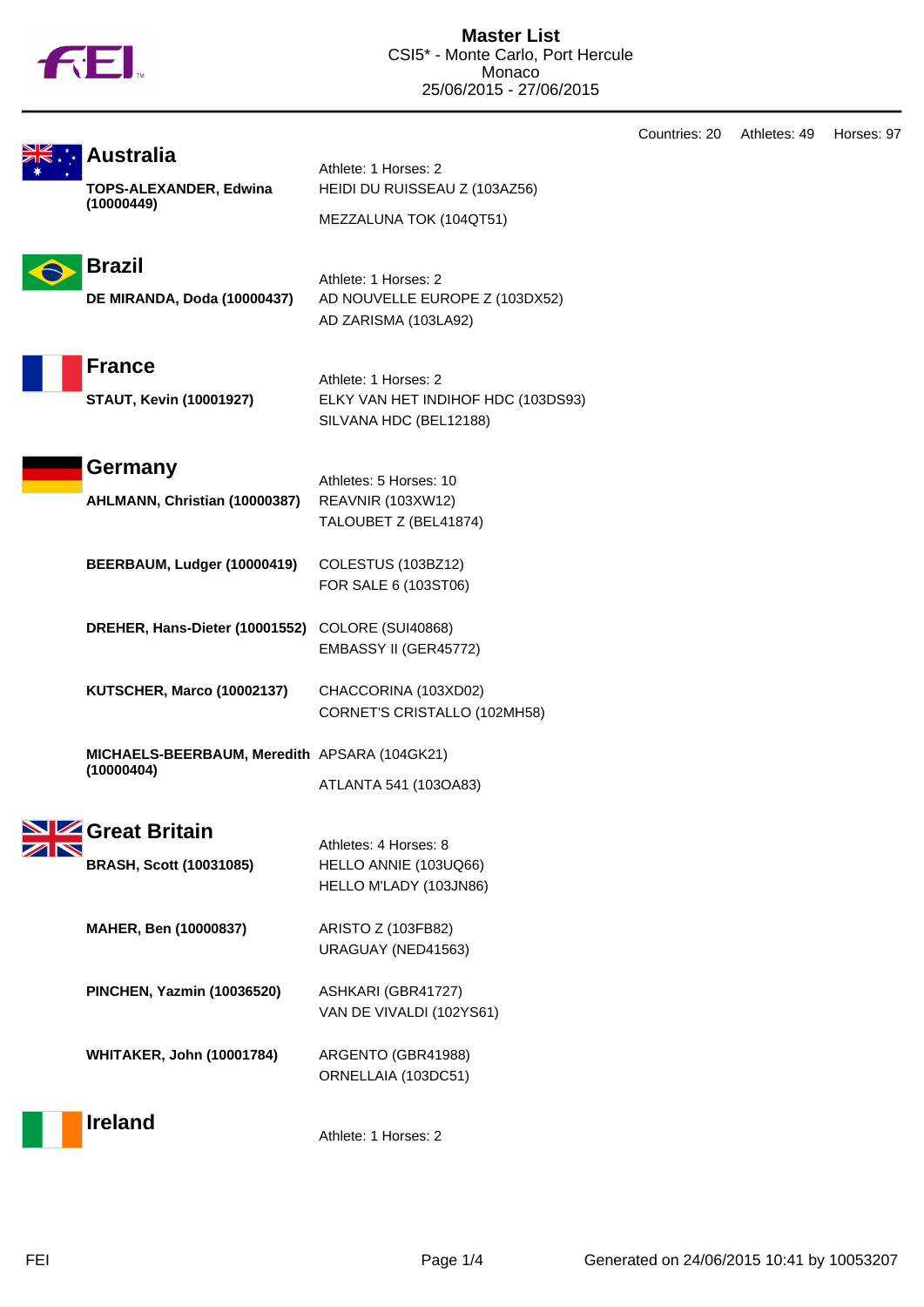



| <b>KENNY, Darragh (10017246)</b>                                                        | ALPHA VDL (103HS50)<br>VALENCIA (102YU43)                                          |
|-----------------------------------------------------------------------------------------|------------------------------------------------------------------------------------|
| <b>Italy</b><br>BIANCHI, Emanuele Massimiliano ISCO DE AMORANDA (102PT93)<br>(10033970) | Athletes: 3 Horses: 6<br>VADETTA VH METTENHOF (102UT70)                            |
| GAUDIANO, Emanuele (10005736) ADMARA 2 (103CB96)                                        | COCOSHYNSKY (102YQ85)                                                              |
| MONETA, Luca Maria (10002057)                                                           | CONNERY (ITA41763)<br>QUOVA DE VAINS (102XX61)                                     |
| Japan<br><b>MASUI, Toshiki (10000394)</b>                                               | Athletes: 2 Horses: 4<br>CORRITO (102WO68)<br>TALOUBETDARCO K Z (103JP32)          |
| <b>SUGITANI, Taizo (10000445)</b>                                                       | AVENZIO 3 (GER44162)<br>CUBA (102XO54)                                             |
| <b>Mexico</b><br>LAMBRE, Santiago (10000530)                                            | Athlete: 1 Horses: 2<br>JOHNNY BOY (103TA05)<br>RAHMANNSHOF BEFORE (103LW04)       |
| <b>Morocco</b><br>OUADDAR, Abdelkebir (10008056) CORDANO SITTE Z (102OA85)              | Athlete: 1 Horses: 2<br>QUICKLY DE KREISKER (102YN68)                              |
| Netherlands<br><b>VAN DER VLEUTEN, Maikel</b><br>(10002094)                             | Athletes: 2 Horses: 4<br>VDL GROEP ARERA C (103OP44)<br>VDL GROEP QUATRO (103SM54) |
| <b>VOORN, Vincent (10003048)</b>                                                        | QUINLAN (103LV78)<br>SLI CHACCO BOY (103XM29)                                      |
| <b>Portugal</b><br><b>DINIZ, Luciana (10002063)</b>                                     | Athletes: 2 Horses: 4<br>SAKANN (103VV16)<br>WINNINGMOOD (BEL11587)                |
| <b>GONÇALVES, Luis Sabino</b><br>(10011416)                                             | D'INZEO (103JL64)<br>UCHINGO IMPERIO EGIPCIO (102XJ83)                             |
| Qatar                                                                                   | Athletes: 5 Horses: 10                                                             |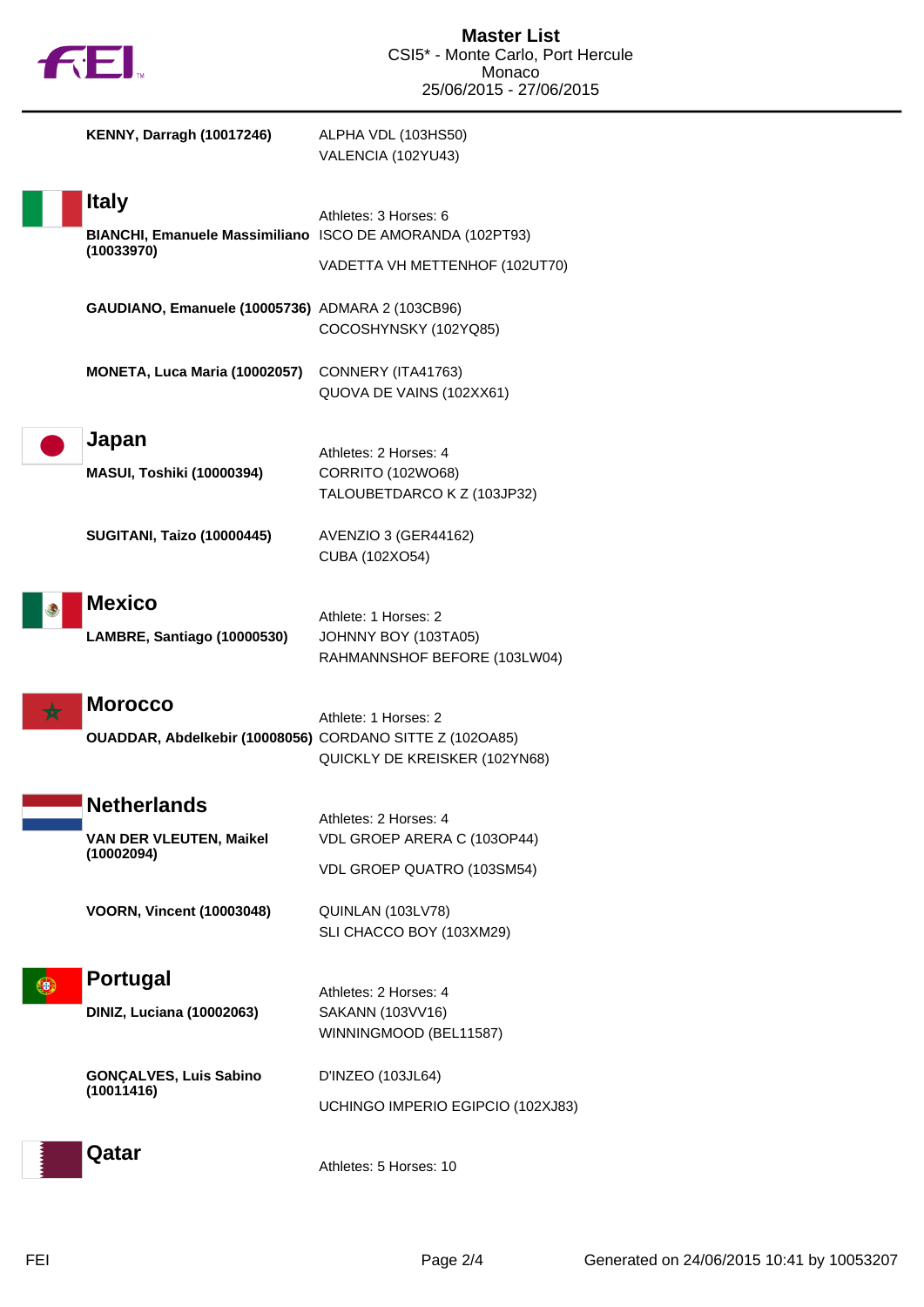

|       | AL AJAMI, Faleh Suwead                                             | <b>COME SOON (102VE26)</b>                                                           |
|-------|--------------------------------------------------------------------|--------------------------------------------------------------------------------------|
|       | (10014687)                                                         | DOLCE VITA M (103GP94)                                                               |
|       | AL ATTIYAH, Hamad Ali Mohamed APPAGINO 2 (103KX26)<br>A (10072839) |                                                                                      |
|       |                                                                    | WHITAKER (102ML08)                                                                   |
|       | AL RUMAIHI, Ali Yousef<br>(10000658)                               | EUROCOMMERCE CALIFORNIA (GER43689)                                                   |
|       |                                                                    | <b>GUNDER (103RV97)</b>                                                              |
|       | AL THANI, Sheikh Ali Bin Khalid<br>(10024194)                      | CONCORDIJA (102MB50)                                                                 |
|       |                                                                    | VIENNA OLYMPIC (102ZC80)                                                             |
|       | <b>MOHAMMED, Bassem Hassan</b><br>(10082635)                       | THE TOYMAKER (103OX92)                                                               |
|       |                                                                    | VICTORIA (102VL43)                                                                   |
|       | <b>Russian Federation</b>                                          | Athlete: 1 Horses: 2                                                                 |
|       | <b>MADENOVA, Maria (10061566)</b>                                  | BALSANDRA (103FU86)                                                                  |
|       |                                                                    | QUILATA (102UY92)                                                                    |
| 39 W. | Saudi Arabia (Kingdom<br>Athletes: 3 Horses: 6                     |                                                                                      |
|       | of)<br>ALRAJHI, Abdulrahman                                        | CHICAGO 84 (GER44569)                                                                |
|       | (10048311)                                                         | <b>VARO M (GBR42017)</b>                                                             |
|       | ALSHARBATLY, Abdullah                                              | DOMINGO (BEL42885)                                                                   |
|       | (10000564)                                                         | VLEUT (NED41571)                                                                     |
|       | <b>BAHAMDAN, Kamal Abdullah</b>                                    | NOBLESSE DES TESS (SUI40717)                                                         |
|       | (10009791)                                                         | SANSIBAR 89 (104DJ98)                                                                |
| 瀶     | <b>Spain</b>                                                       | Athletes: 3 Horses: 6                                                                |
|       | <b>ALVAREZ MOYA, Sergio</b><br>(10007927)                          | BOLERO 111 (103MD95)                                                                 |
|       |                                                                    | CARLO 273 (GER42975)                                                                 |
|       | <b>CORDON, Pilar Lucrecia</b><br>(10000510)                        | GRIBOUILLE DU LYS (103XT21)                                                          |
|       |                                                                    | <b>HARLEY (103ET79)</b>                                                              |
|       |                                                                    | ORTEGA PEREZ, Marta (10011252) CERANO VON HOF CH (SUI09828)<br>CLEVER GIRL (102MO15) |
|       | <b>Sweden</b>                                                      | Athletes: 3 Horses: 5                                                                |
|       |                                                                    |                                                                                      |